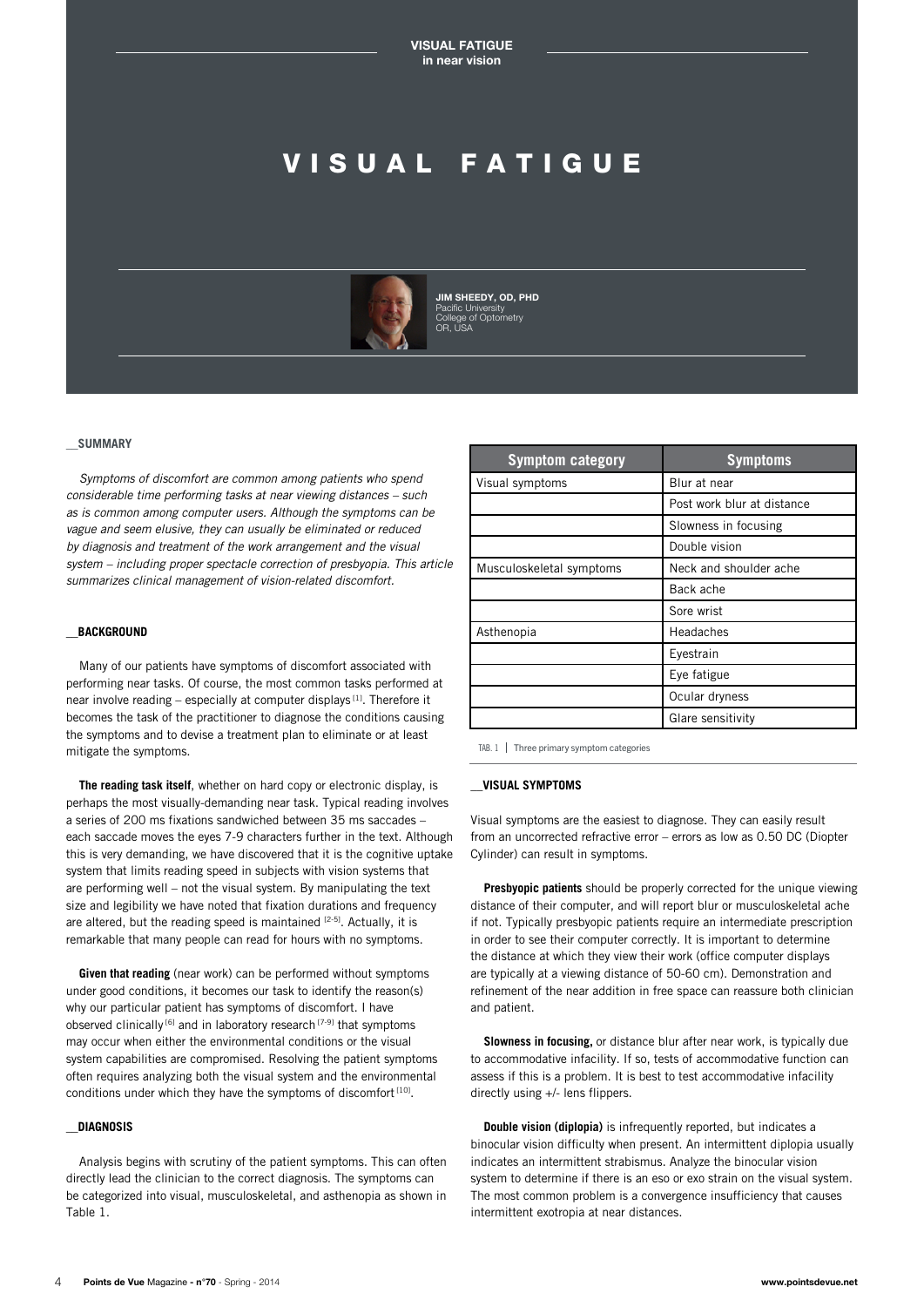### **\_\_MUSCULOSKELETAL SYMPTOMS**

Neck ache and back ache are quite common in computer-using patients. This can often be due to inappropriate location of the display or inappropriate spectacle correction of presbyopia.

**The top of the display** should be near eye level. If not, then adjustments need made to accomplish this. Our visual system has a strong preference for looking down about 10 degrees – i.e. depressing the eyes about 10 degrees  $[11]$ . If the display center is not about 10 degrees below the eyes, then neck and back adjustments are made<sup>[12]</sup> resulting in strain.

**Neck and backache** can also be caused by presbyopia-correcting spectacles that cause an awkward viewing distance or posture to see the computer display or other uniquely-located near work. It is very common for general-issue bifocals or progressive addition lenses (even though they might work for most other everyday tasks) to be guilty of this.

Wrist, back, and shoulder pain or ache can also be caused by other work-related factors and referral to a workplace specialist is indicated.

#### **\_\_ASTHENOPIA**

Asthenopia is a catch-all for the less-specific symptoms such as eyestrain.

**Our research has repeatedly** shown [13-14] that these symptoms fall into 2 constellations both subjectively (i.e. patient sensations) and objectively (i.e. the inducing condition). We call these 2 constellations "external symptoms" and "internal symptoms". They are summarized in Table 2.

In general, the differentiation can be summarized as follows:

• External symptoms – dry eye and caused by environment

• Internal symptoms – felt inside the eye and caused by visual conditions

**The clinician can use this symptom** differentiation to help guide the diagnosis and management of the patient. External symptoms indicate a dry eye condition and possible environmental culprits such as lighting, display location, or text quality. Internal symptoms indicate an ophthalmic or visual problem related to accommodation, convergence, or refractive error. Clinicians may want to use the clinical tests shown in Table 3 to diagnose accommodative and binocular vision disorders.

#### **\_\_PATIENT TREATMENT AND MANAGEMENT**

After diagnosing the reasons, either environmental or visual, that cause or contribute to the symptoms of discomfort, then the appropriate treatment measures from those below can be used to treat the patient.

## **\_\_FITTING THE PRESBYOPE**

To begin, the location of the primary work (e.g. computer display) must be determined. If a computer display location can be altered, then it should be located so that the top of the display is level with the eyes. If the display cannot be located differently, then its location should be noted and spectacles designed accordingly. Most younger presbyopes (near add of 1.25 D or less) can often use their regular bifocals or PAL for their intermediate work (e.g. computer display). This is because such patients have enough remaining accommodation that they are able to comfortably view and focus upon the intermediate task through the distant portion of their spectacle lenses.

**Presbyopic patients** with a near add of 1.50 D or greater often require separate spectacles for performing near work comfortably if that near work is at a unique viewing angle or distance, such as commonly occurs at computers or on assembly lines. If the patient wears bifocals for everyday needs, then it is likely best to provide the patient with workrelated bifocals in which the top contains the intermediate prescription and the bottom contains the near prescription. Trifocals may be considered. If the patient wears PALs for everyday viewing, then it is best to provide Occupational Progressive Lenses (OPL) for the patient. OPLs are designed to provide extensive intermediate and near viewing areas. Usually the top of the lens also contains a small add of +0.50- 0.75D. OPLs are very useful for most office and other indoor activities.

|                             | <b>Symptom</b><br>sensations | <b>Perceived</b><br><b>location</b> | <b>Inducing</b><br>conditions  |
|-----------------------------|------------------------------|-------------------------------------|--------------------------------|
| <b>External</b><br>symptoms | Dryness                      | Bottom of Eyes                      | Decreased<br>blinking          |
|                             | <b>Burning</b>               | Front of Eyes                       | Overhead light<br>glare        |
|                             | Irritation                   |                                     | Upward gaze                    |
|                             |                              |                                     | Small font                     |
|                             |                              |                                     | Flicker                        |
| Internal<br>symptoms        | Strain                       | Behind the Eyes                     | Accommodative<br>stress        |
|                             | Ache                         | Inside the eyes                     | Convergence<br>stress          |
|                             | Headache                     |                                     | Astigmatic<br>refractive error |

TAB. 2 External and internal symptoms

|                            | <b>Clinical test</b>                                                                                                                                | <b>Findings</b>                                                                                                                |
|----------------------------|-----------------------------------------------------------------------------------------------------------------------------------------------------|--------------------------------------------------------------------------------------------------------------------------------|
| <b>Accommodation</b>       | Positive and negative<br>lens to blur (NRA and<br>PRA)                                                                                              | NRA and PRA should<br>each be 1.50D or<br>greater                                                                              |
|                            | Accommodative<br>flippers $(+/-1.50D)$                                                                                                              | Expect 13 cycles/min<br>monocularly, 10 cycles/<br>min binocularly                                                             |
| <b>Binocular alignment</b> | Phoria                                                                                                                                              | Any esophoria may be a<br>problem. Exophoria less<br>than 6 PD is seldom a<br>problem. Otherwise, see<br>Sheard's criterion    |
|                            | Sheard's Criterion<br>- base-out prism<br>to first blur divided<br>by the phoria. Only<br>effective for analysis<br>of exophoria <sup>[15-16]</sup> | Prism-to-blur should be<br>twice the amount of the<br>phoria.                                                                  |
|                            | Near Point of<br>Convergence                                                                                                                        | Should be easily<br>repeatable and closer<br>than 8 cm. Note if<br>patient has subjective<br>difficulty in performing<br>test. |

TAB 3 Tests for accommodation and binocular alignment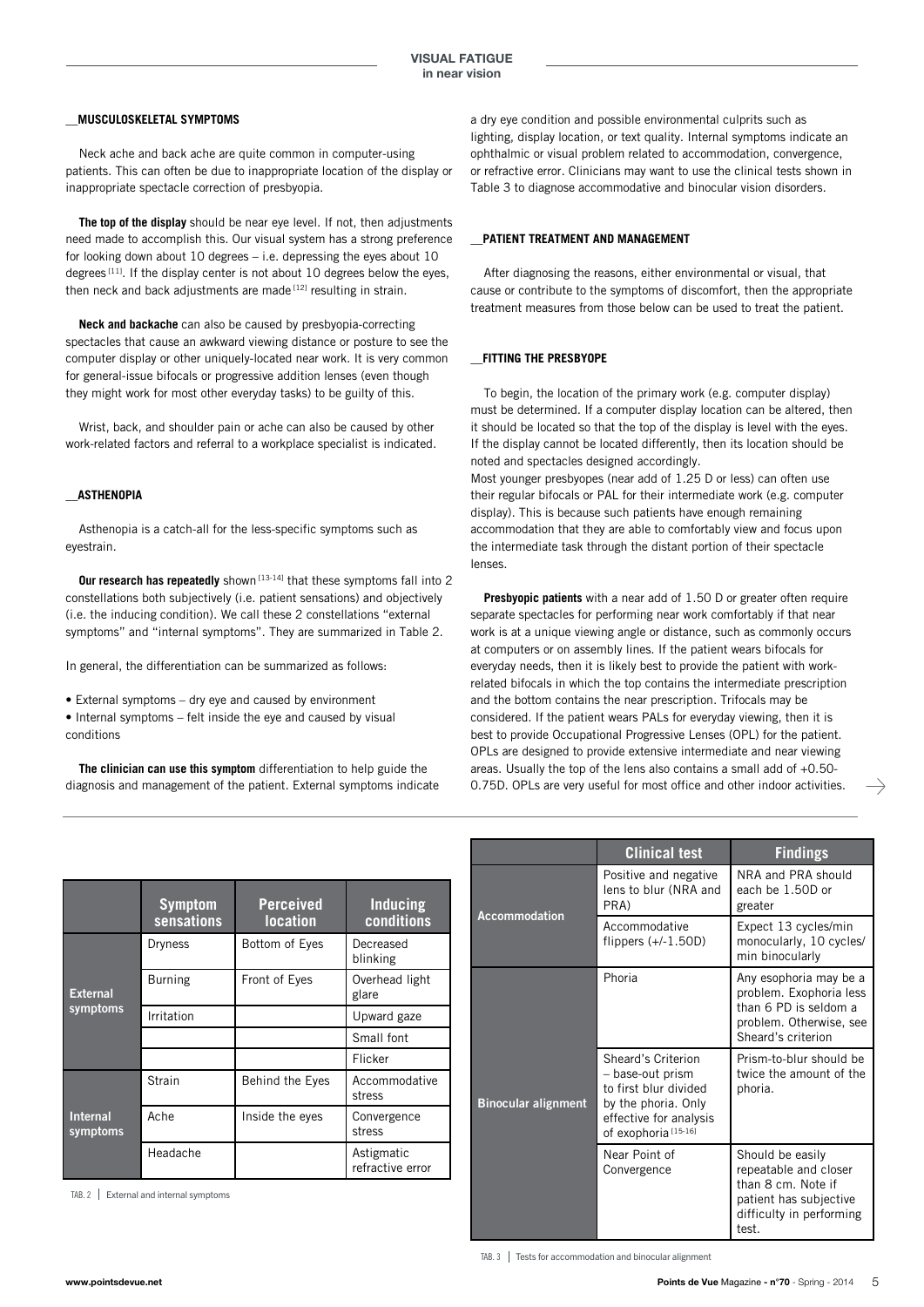**In prescribing adds and designing** spectacles, it can be very useful to demonstrate the add and clear viewing distances in free space. If prescribing an OPL, it is also very useful to demonstrate the small distance blur through the top of the OPL so that there are no surprises at time of dispensing.

#### **\_\_DRY EYES**

Dry eye is a common complaint among office and computer workers. Very often the following conditions contribute to dry eyes and fixing them can improve the symptoms:

1. Lower the computer display – especially if the top of the display is above the eyes.

2. Reduce or eliminate glare from the patient's field of view (see *Lighting* here after)

3. Correct refractive errors including presbyopia.

4. Make sure the text is not too small or viewed from a larger-thannormal distance. Most text should be 10 to 12 point in size, viewed with 100% screen magnification, and viewed from no more than 60 cm. 5. Eliminate any air drafts in the workers space.

**In addition to the above measures**, it is advisable to provide artificial tears to be used only as needed. Counseling about work breaks and light rubbing of the lids may also be helpful. More severe cases of dry eye require additional measures such as punctual plugs.

#### **\_\_ACCOMMODATION AND BINOCULAR VISION**

Reduced amplitude of accommodation (for the patient's age) and accommodative infacility can both be managed with either orthoptic training or prescription of plus lenses (usually +0.50 to 1.00D) for near work. Working patients often are unwilling to spend the time with an orthoptic program, and the plus lenses can cure the problem.

**Likewise,** patients with esophoria at near are best treated with a near add, which reduces the eso stress on their binocular system. Patients with exo deviation**,** as often accompanied by convergence insufficiency, must be treated with orthoptics – lenses are not an effective treatment. Fortunately, convergence is the most easily trained visual function and can often be managed with push-up training alone.

# **\_\_LIGHTING**

Lighting is likely the most common environmental culprit insofar as causing and contributing to visual discomfort. All patients with near viewing symptoms should be counseled about eliminating glare from lights.

**The most common lighting** problem is shown in the picture below: light from luminaires (or windows) directly impinging the eyes of the patient – i.e. the light source is very bright in the peripheral field of the patient. This can be demonstrated to the patient by taking the patient to an office location with a bright overhead light, and requesting the patient to shield their eyes from the offending light with their hand. Patients should be encouraged to note the improved comfort by doing so. The patient can then be instructed to repeat the test at their work place to test if lighting is a problem.

**If lighting is determined to be a problem**, then possible interventions include: turning off the offending light, use blinds or drapes on windows, remove white surfaces, use partitions, rotate the work station, use indirect lighting, or wear a visor.

#### **\_\_WORK ARRANGEMENT**

For visual and musculoskeletal comfort, the work to be viewed most often must be directly in front of the person and located so that the person views it with eyes depressed at least 10 degrees and no more than 30 degrees. For computer displays, intended to be used with an upright posture, the top of the display should be at eye level, resulting in eye depression to view all elements of the display.

**Upright posture** while maintaining the normal convex curvature of the lower spine can be important to long term comfort. Arms should be supported by chair arm rests to avoid tension across the shoulders. Variable positioning, such as adjustable height desks and chair also can improve patient comfort.